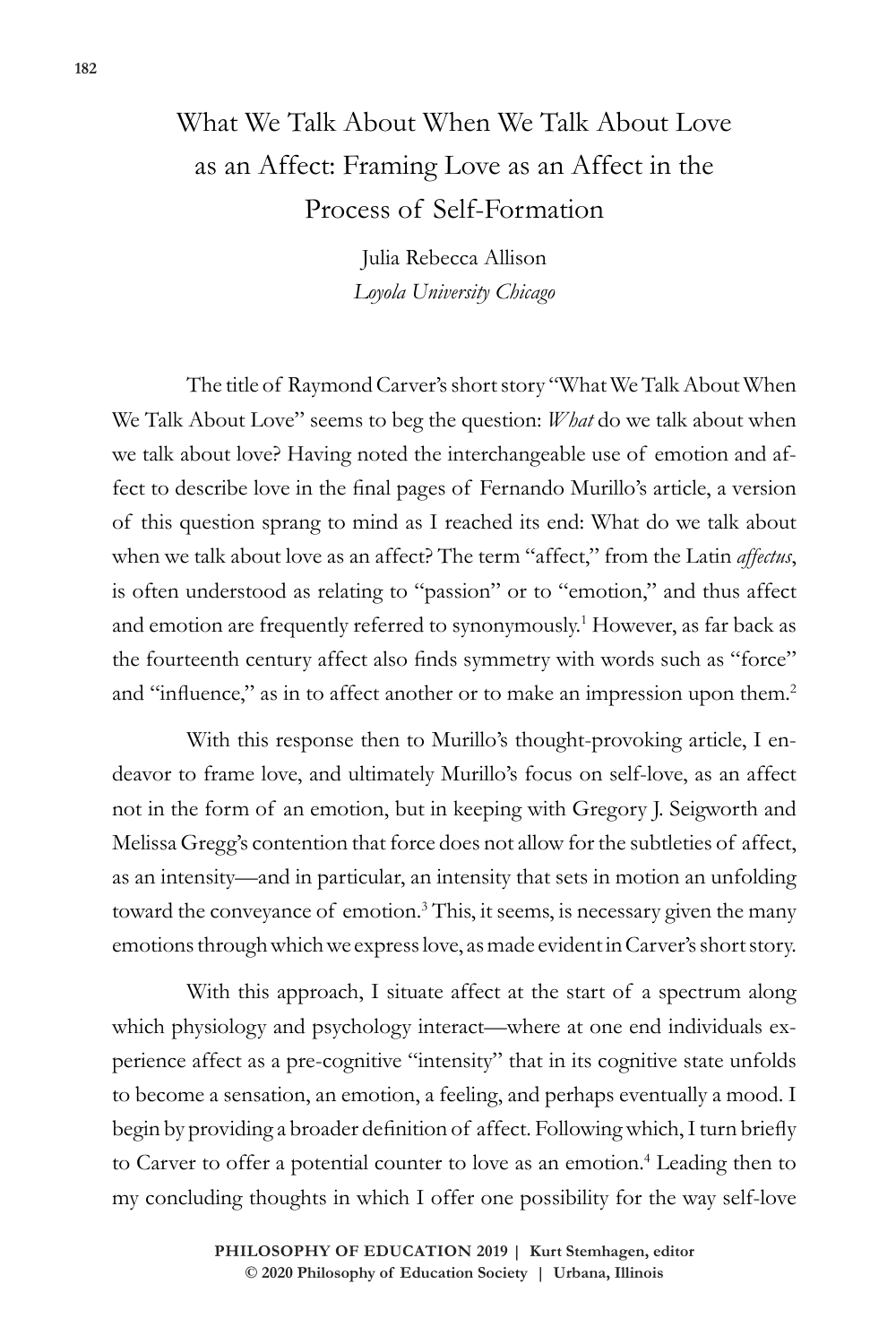as an intensity may function within the body.

Affective intensities, Seigworth and Gregg observe, transmit from one form to an-other, circulating in and among, as well as through, bodies, objects, and worlds. In doing so, they may be understood to have gradients of bodily capacity that rise and fall with the "rhythms and modalities of [each] encounter."5 In this way, Eugenie Brinkema furthers, affects possess a certain topology that emotions do not; where the etymology of emotion suggests an outward movement (something communicated to an-other), the etymology of affect—stemming from the ability both to act and to act upon—leaves open the possibility of an affect folding back on itself and "recursively amplify[ing]" itself in a way that an emotion cannot.<sup>6</sup> Affects, in other words, Brinkema contends, are able to act upon themselves and in doing so assume multiple forms.

As the action of Carver's short story unfolds, four friends, while draining a bottle of gin in the day's fading light, debate love's forms. At the story's opening, we are immediately presented with two contrasting conceptions of love. For one character the only true form of love is spiritual, while his wife recollects a man, her previous partner, who one night dragged her across the floor by her ankles while beating her and repeating the phrase, "I love you."<sup>7</sup> In her description of the evening, the woman adamantly refutes any challenges from the others against her interpretation that the man loved her. Meanwhile, love between the other couple is evident in their joy and delight with one another, expressed through their mutual playful teasing. While in a story told by one of the four characters, the husband in an elderly couple severely injured in an accident sinks into a deep depression when in a full body cast he can no longer see his wife. This, we are told, is love.

Love in these examples is demonstrated by a wide array of emotions. Forms that often-run counter to one another. What is held in common among these examples is that as emotions they are forms of love acted out. Returning to Brinkema, affects are such because they can assume multiple forms. Each character acknowledges love as it manifests in an event shared in the story, but in each situation the emotion expressed is different. Love is the point from which the individual acts, but the emotion is as Brinkema observes the outward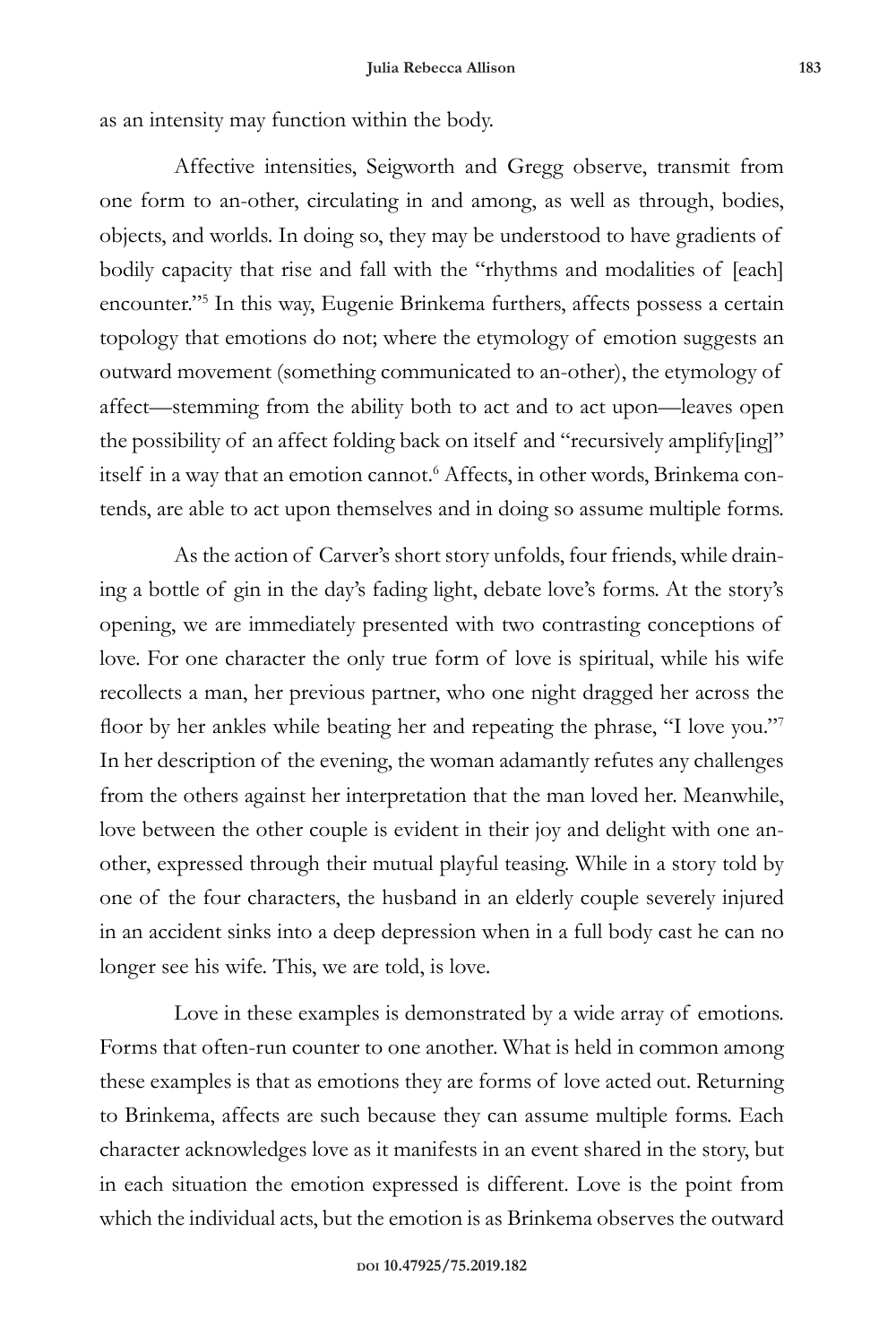movement of expression. To put it otherwise, love may be understood as an affect as an intensity rather than emotion because it derives from the same point of stimulation, but as it unfolds it manifests in differing forms.

With this in mind, returning to Murillo's article, love as he frames it for the purposes of self-formation (*bildung*) refers to love-of-the-self. The courage that we demonstrate and the risk that we take in being open to self-formation, Fernando tells us, "is an act of love."<sup>8</sup> If, however, to be affected most often necessitates an exchange with an-other—an object, an animal, another human being—what then of the affective experience within the self?<sup>9</sup>

As Theresa Brennan describes, the moment of being affected is a moment of judgment.<sup>10</sup> In that precognitive moment of reading an affect the individual undergoes a process of evaluation that orients them to an-other. Their energies are enhanced or depleted by the affect's intensity, and they experience a physiological change as the affect moves through the body. In this process, the individual may take-up an oppositional stance to the other, or they may become *like* them.<sup>11</sup> In opening space to consider how this may manifest when the affect is originating within the individual, turning to neuroscience as Brennan does, I would like to suggest the possibility of an internal affective process that may be understood as responding to affects in a way that is akin to the physiological response she offers.

What I imagine in the moments that we express love to ourselves is an engagement with love as an affect similar to what we would experience in receiving these affects from another source. If within a social context, as Brennan notes, the physiological change is our hormones responding to that which we have sensed using various receptors, then I suggest that our senses respond similarly when they detect internally the varied intensities (and attitudes) with which we approach ourselves.

Studies have shown that a regular meditative practice helps to enhance the presence of serotonin and norepinephrine in the brain, the hormones responsible for the "modulation of arousal and mood."<sup>12</sup> Conversely, the same hormones may be depleted as we enter in and out of episodes of depression, as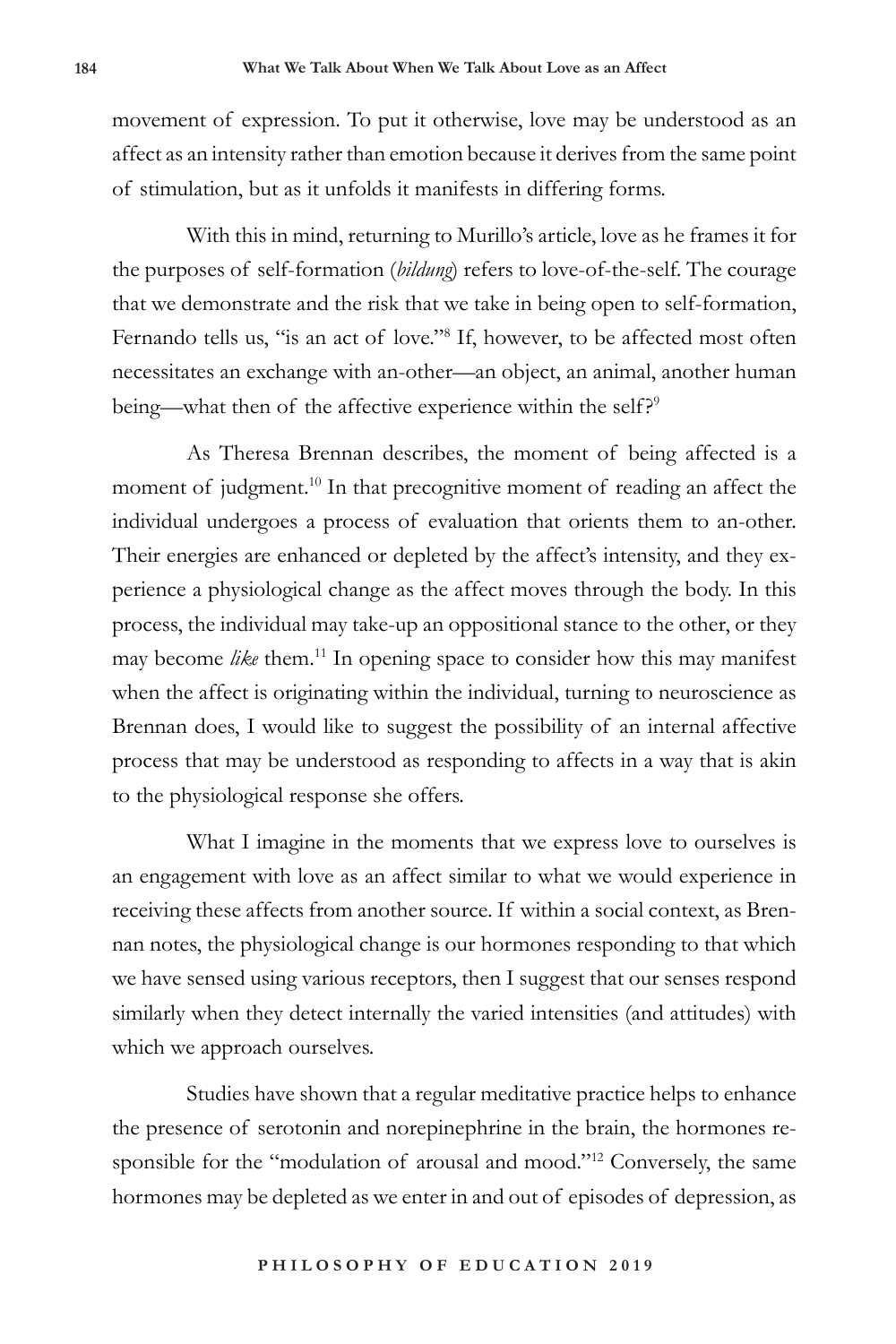with each episode we become more susceptible to this state as our brain's natural resilience is worn down by the experience.<sup>13</sup> In a similar way that meditation strengthens the brain's resilience, while depression depletes it, it is possible then to think of affects—which impact our hormones, and shape and are shaped by their encounters—as folding back upon themselves and one another within our interiority, thus influencing our sense of self-perception, our capacity for self-love, and consequently, perhaps, our self-formation.

<sup>1</sup> Theresa Brennan, *The Transmission of Affect* (Ithaca, NY: Cornell University Press, 2004), 3.

<sup>2 &</sup>quot;Affect" in *Online Etymology Dictionary*, https://www.etymonline.com/word/affect; Eugenie Brinkema, *The Forms of the Affects* (Durham, NC and London: Duke University Press, 2014).

<sup>3</sup> Melissa Gregg and Gregory J. Seigworth, "An Inventory of Shimmers," in *The Affect Theory Reader* (Durham, NC: Duke University Press, 2010), 1-28.

<sup>4</sup> Ibid.

<sup>5</sup> Ibid., 2.

<sup>6</sup> Brinkema, *The Forms*, 24.

<sup>7</sup> Raymond Carver, "What We Talk About When We Talk About Love," in *Where I'm Calling From* (New York: Atlantic Monthly Press, 1986), 128.

<sup>8</sup> Fernando Murillo, "Rethinking Affects: Towards an Analogical Understanding of Emotions," *Philosophy of Education 2019*, ed. Kurt Stemhagen (Urbana, IL: Philosophy of Education Society, 2020).

<sup>9</sup> This becomes of particular importance (and necessarily needs further exploration) when it is taken into account that affect theory is a social theory intended to explain the particularities of our cultural, political, social worlds. See Gregg and Seigworth, "An Inventory of Shimmers"; Sarah Ahmed, "Happy Objects," in *The Affect Theory Reader*, eds. Melissa Gregg and Gregory J. Seigworth (Durham, NC: Duke University Press, 2010), 29-51.

<sup>10</sup> Brennan, *The Transmission of Affect*; Ahmed identifies affects as moments of judgment or passing value on things.

<sup>11</sup> Someone else's expression of love, contends Brennan, may become another's happiness, while an expression of someone's sadness may become another's depression. This process of mimesis is also known as "entrainment" and is understood as the aligning of organisms to other organisms—groups or individuals—via nervous and hormonal systems, and it relies on an external influence and point of connection.

<sup>12</sup> Omar Singleton, et al. "Change in Brainstem Gray Matter Concentration Following a Mindfulness-Based Intervention is Correlated with Improvement in Psychological Well-Being," *Frontiers in Human Neuroscience* 8, no. 33 (2014), doi 10.3389/

fnhum.2014.00033; indeed, loving-kindness meditation, named so for the ways in which